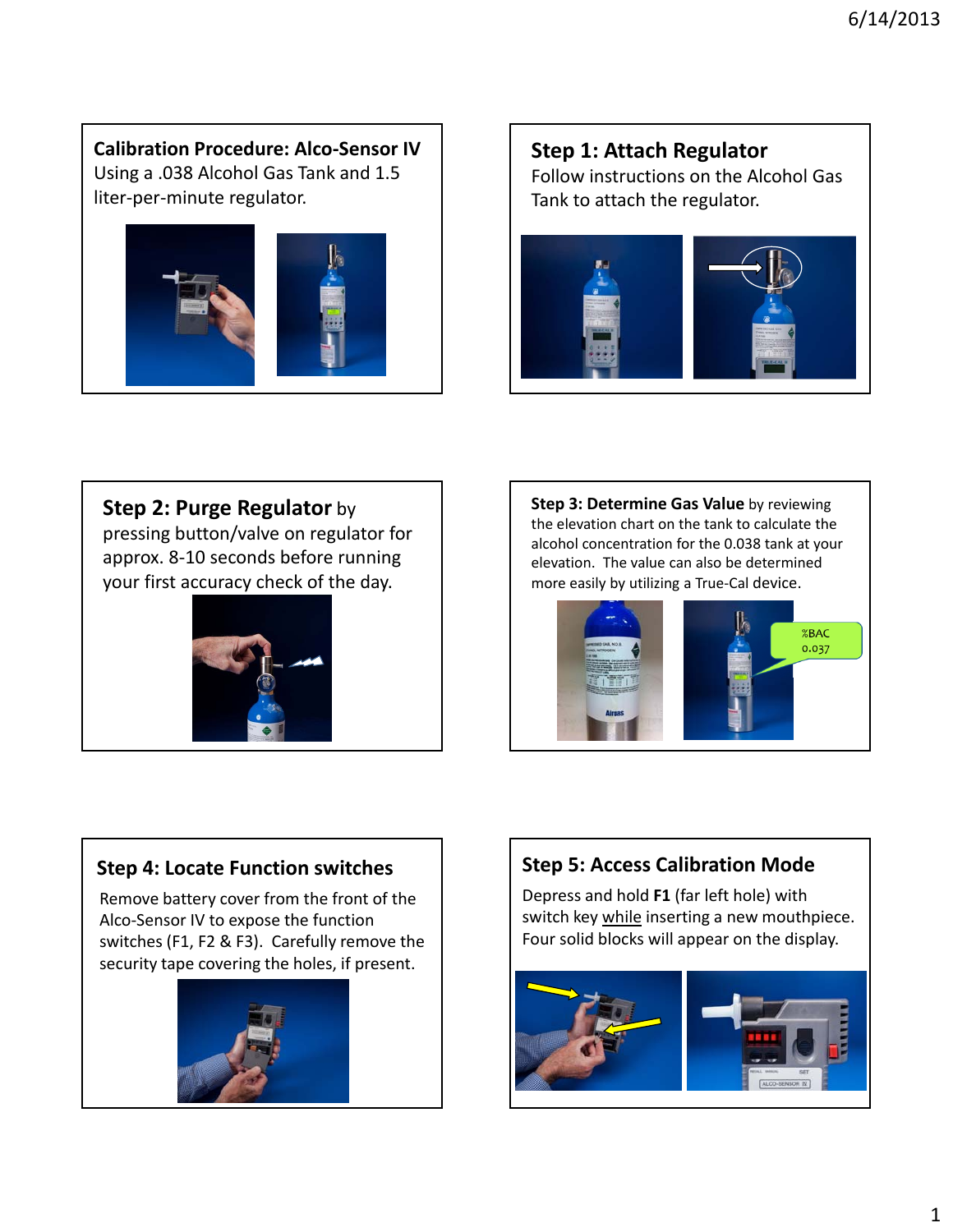## **Step 5 cont'd: Access Calibration Mode**

Once the 4 red squares are visible, release the switch key from **F1**. The instrument will display the temp., then will flash"**<**", "**>**".

Next, the display will flash "**Blnk**" while the instrument performs an Air Blank.



## **Step 5 cont'd: Access Calibration Mode**

As soon as the Air Blank is complete, the display will read "**0.00**". YOU NOW HAVE 3 SECONDS TO DEPRESS THE **F3** SWITCH OR THE CALIBRATION PROCEDURE WILL BE CANCELLED.

Once the **F3** switch has been depressed, a 3‐digit number will be displayed. Release the **F3** switch. This number is the value of the gas standard used for the last calibration.



#### **Step 6: Adjust calibration value**

If the value of the gas standard being used for the current calibration is different than the value of the last calibration value displayed on the screen, use the switch keys to adjust the number up (**F1** switch) or down (**F2** switch) until the number of the current gas standard is displayed.



#### **Step 7: Prep instrument for gas flow**

Once you have obtained the desired standard value on the display, press **F3** again. The display will flash "**CAL**".

Securely attach the mouthpiece to the tube on the tank regulator, creating an airtight connection.



#### **Step 8: Start Gas Flow**

Press the regulator button for 7 seconds. On the 5th second, press the **MANUAL** button to take the gas sample.